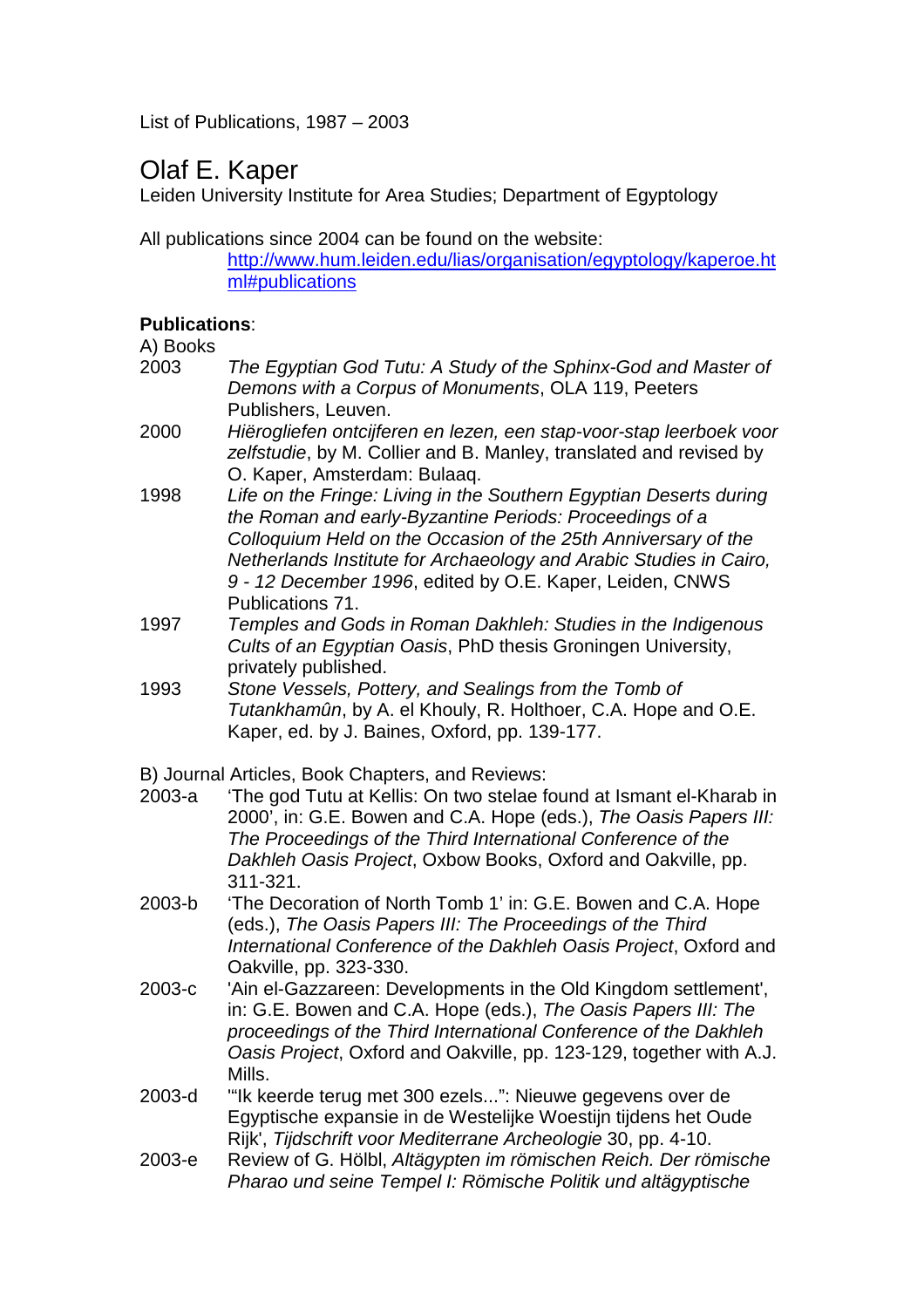|            | Ideologie von Augustus bis Diocletian, Tempelbau in Oberägypten,<br>Mainz am Rhein 2000, in: International Journal of the Classical                                                                                                                                                                                                             |
|------------|-------------------------------------------------------------------------------------------------------------------------------------------------------------------------------------------------------------------------------------------------------------------------------------------------------------------------------------------------|
| 2002-a     | Tradition 9.4 (Spring 2003), Boston University, pp. 619-621.<br>Review of A. Hussein, Le sanctuaire rupestre de Piyris à Ayn al-<br>Labakha, Cairo 2000, for Bibliotheca Orientalis 59, col. 92-97.                                                                                                                                             |
| 2002-b     | 'Policing the Desert: Old Kingdom Activity around the Dakhleh<br>Oasis', together with H.O. Willems and with an appendix by M.A.<br>McDonald, for: R. Friedman (ed.), Egypt and Nubia: Gifts of the<br>Desert, London 2002, pp. 79-94.                                                                                                          |
| 2002-c     | 'Queen Nefertari and the Frog: On an amphibious element in the<br>vignette to BD 94', for The Bulletin of the Australian Centre for<br>Egyptology 13 (2002), 109-126, pl. 19.                                                                                                                                                                   |
| 2002-d     | 'A Group of Priestly Dipinti in Shrine IV at Ismant el-Kharab', for<br>C.A. Hope and G.E. Bowen (eds.), Dakhleh Oasis Project:<br>Preliminary Reports of the 1994-1995 to 1998-1999 Field Seasons,<br>Oxford and Oakville 2002, pp. 209-216.                                                                                                    |
| 2002-е     | 'Pharaonic-Style Decoration in the Mammisi at Ismant el-Kharab:<br>New Insights after the 1996-1997 Field Season', for: idem, pp. 217-<br>223.                                                                                                                                                                                                  |
| 2002-f     | 'Excavations at Mut el-Kharab and Ismant el-Kharab in 2001-2',<br>BACE 13, 85-107, together with C.A. Hope, H. Whitehouse and<br>K.A. Worp.                                                                                                                                                                                                     |
| $2001-a$   | 'Myths: Lunar Cycle', for: D.B. Redford (ed.), The Oxford<br>Encyclopedia of Ancient Egypt, Oxford, e.a., and Cairo, vol. 2, pp.<br>480-482.                                                                                                                                                                                                    |
| 2001-b     | Book review of D. Frankfurter, Religion in Roman Egypt, Princeton<br>1998, for Bibliotheca Orientalis 58, col. 126-132.                                                                                                                                                                                                                         |
| 2001-c     | 'Archeologie in Egypte', for: N. Zuijdgeest (ed.), Te gast in Egypte,<br>9th edition, Nijmegen, pp. 17-19.                                                                                                                                                                                                                                      |
| 2001-d     | 'Archäologische Forschungen der Rohlfs'schen Expedition in der<br>Oase Dachla (1874)', for: Begegnungen: Antike Kulturen im Niltal.<br>Festgabe für Erika Endesfelder, Karl-Heinz Priese, Walter Friedrich<br>Reineke, Steffen Wenig von Schülern und Mitarbeitern, ed. by C.-<br>B. Arnst, I. Hafemann and A. Lohwasser, Leipzig, pp. 233-251. |
| 2001-е     | 'Two decorated blocks from the Temple of Seth in Mut el-Kharab',<br>The Bulletin of the Australian Centre for Egyptology 12, pp. 71-78.                                                                                                                                                                                                         |
| $2001 - f$ | 'Local Perceptions of the Fertility of the Dakhleh Oasis in the<br>Roman Period' for: C.A. Marlow and A.J. Mills (eds.), The Oasis<br>Papers 1: The Proceedings of the First Conference of the Dakhleh<br>Oasis Project, Dakhleh Oasis Project Monograph 6, Oxford, pp. 70-<br>79.                                                              |
| $2001-g$   | One object description for W. Seipel (ed.), Gold der Pharaonen:<br>Eine Ausstellung des Kunsthistorischen Museums Wien, p. 135,<br>no. 172.                                                                                                                                                                                                     |
| 2000-a     | Contributions to Les Empereurs du Nil, exhibition catalogue<br>Valenciennes 2000, corrected revised translation of 1999-b.                                                                                                                                                                                                                      |
| 2000-b     | 'A Stamp in a Keg from 'Ein el-Azizi', appendix 2 in: C.A. Hope,<br>'Kegs and Flasks from the Dakhleh Oasis', Cahiers de la<br>Céramique Égyptienne 6, pp. 189-234, pp. 219-220.                                                                                                                                                                |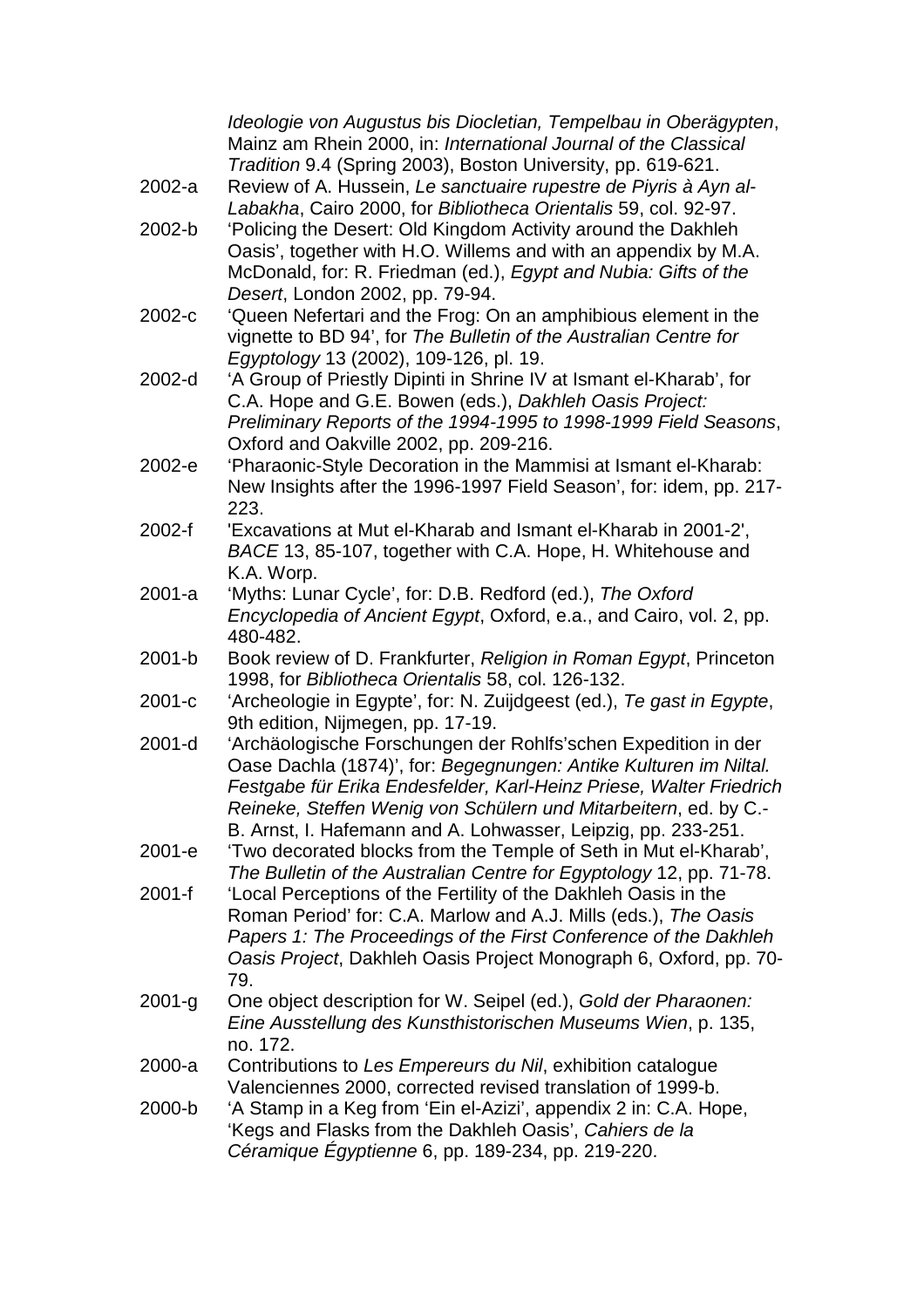- 1999-a 'Dipinti on the Temenos Wall at Deir el-Haggar (Dakhla Oasis)', Bulletin de l'Institut Français d'Archéologie Orientale du Caire 99, pp. 233-258, together with K.A. Worp.
- 1999-b H. Willems and W. Clarysse (eds.), Keizers aan de Nijl, exhibition catalogue Tongeren and Amsterdam, Peeters Publishers Leuven; the essays 'Kellis in de Dachla Oase' (p. 48-49), 'Nieuwe goden en nieuwe denkbeelden' (p. 123-26), 'Vergrieksing' (pp. 126-129), 'Pantheïsme' (p. 130-132), 'De opkomst van het Christendom in Egypte' (pp. 133-134), and 33 object descriptions for the nos. 5-6, 173 (with R. Lunsingh-Scheurleer), 174-77, 183, 185, 187-191, 193, 195-197, 200-203, 219-224, 229-231, 238 (with H. Willems), 240, and 241 (with R. Lunsingh-Scheurleer).
- 1999-c 'Epigraphy at Ismant el-Kharab 1992-94: Interim Observations', for C.A. Hope and A.J. Mills (eds.), Dakhleh Oasis Project: Preliminary Reports on the 1992-1993 and 1993-1994 Field Seasons, Dakhleh Oasis Project Monograph 8, Oxford, pp. 69-74.
- 1998-a 'The God Tutu in Behbeit el Haggar and in Shenhur' for W. Clarysse, A. Schoors, H.O. Willems (eds.): Egyptian Religion, the Last 1000 Years: Studies dedicated to the memory of Jan Quaegebeur, OLA 84, Louvain: Peeters, pp. 139-157.
- 1998-b 'The New Nubia Museum in Aswan', in: Assemblage: University of Sheffield Graduate Journal of Archaeology 4; http://www.shef.ac.uk/assem/4/4nubia.html .
- 1998-c 'Temple Building in the Egyptian Deserts during the Roman Period', for: O.E. Kaper (ed.), Life on the Fringe: Living in the Southern Egyptian Deserts during the Roman and early-Byzantine Periods, Leiden, CNWS Publications 71, pp. 139-158.
- 1998-d 'De tempel van Dakka: een kennismaking na 20 jaar', Cultoura: cultureel reismagazine van de Stichting voor Academische Reizen 98, 21-22.
- 1998-e 'Romeinse tempels en goden in de oase Dakhla', Sahara Berichten 21 (1998), 2-3.
- 1997-a Captions to: E. Prisse d'Avennes, Atlas of Egyptian Art, revised edition by the American University in Cairo of the 1991 publication.
- 1997-b 'The statue of Penbast; on the cult of Seth in the Dakhleh Oasis' for: J. van Dijk (ed.), Essays on Ancient Egypt in Honour of Herman te Velde, Egyptological Memoirs 1, Groningen, pp. 231-238.
- 1997-c 'A Painting of the Gods of Dakhla in the Temple of Ismant el Kharab' for: S. Quirke (ed.), The Temple in Ancient Egypt: New Discoveries and Recent Research, London 1996, pp. 204-215, colour pls. VI-VIII.
- 1996 Egypt in the 1880s: Photographs by Jan Herman Insinger. An exhibition of original prints made in Egypt between 1880 and 1888 on loan from the collection of the National Museum of Antiquities in Leiden, 26 September - 10 October 1996, Cairo, a brochure produced and distributed by the Netherlands Institute for Archaeology and Arabic Studies in Cairo on the occasion of the exhibition of the same title.
- 1995-a 'The Astronomical Ceiling of Deir el Haggar in the Dakhleh Oasis', The Journal of Egyptian Archaeology 81, pp. 175-195.